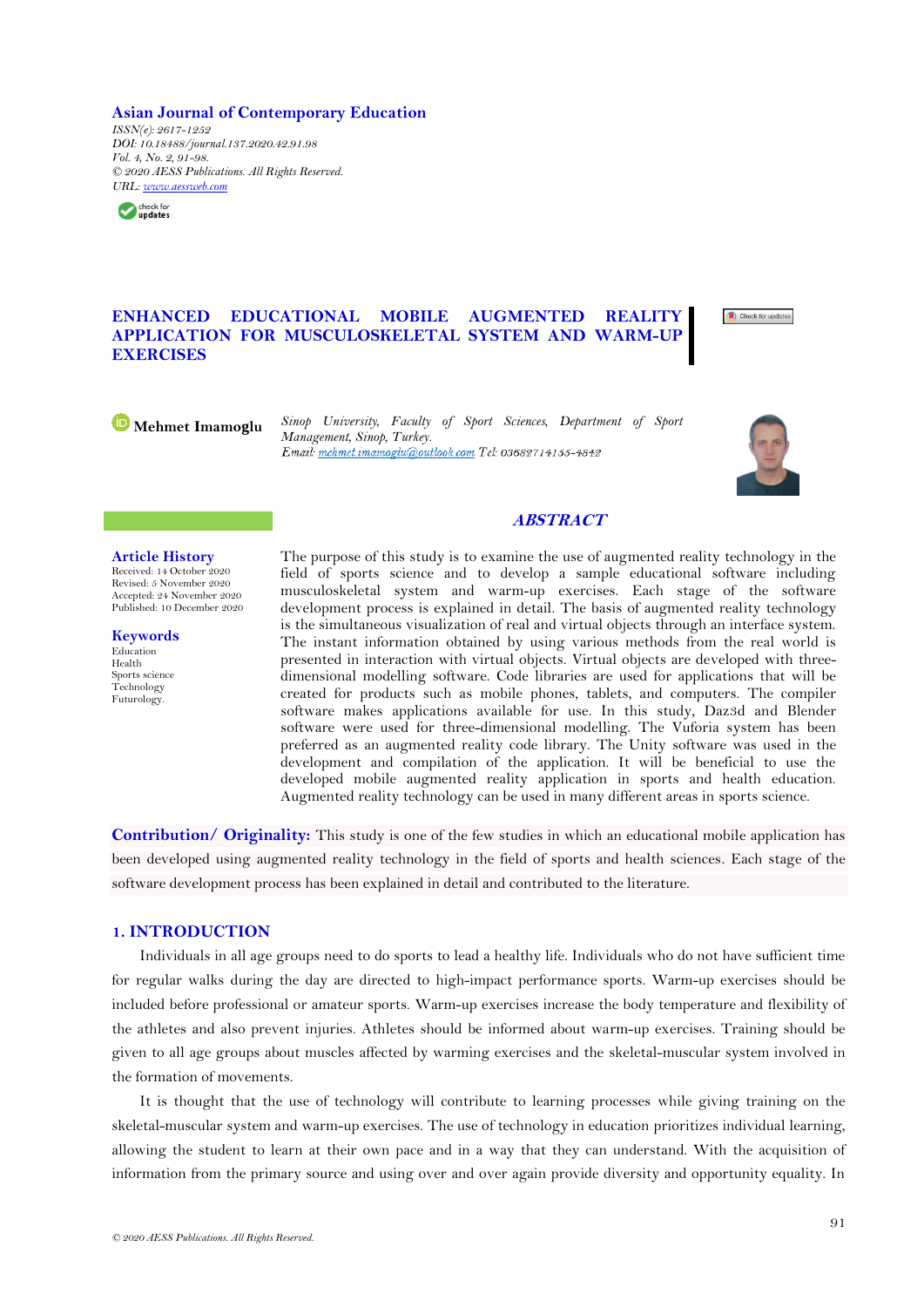#### **Asian Journal of Contemporary Education, 2020, 4(2): 91-98**

this way, the quality of education is improved. Although we live in a three-dimensional world, generally preferable to two-dimensional materials in educational processes for reasons such as suitability, flexibility, mobility and economic [\(Kesim & Ozarslan, 2012\)](#page-6-0). To eliminate these reasons and avoid restrictions on two-dimensional environments, the use of technology must be increased. Technology encourages students to use their imagination and creativity [\(Klopfer & Yoon, 2005\)](#page-6-1). It eliminates differences in learning speeds and styles. The number of various technologies used in education systems such as augmented and virtual reality is increasing day by day.

Augmented reality technology is applied in medicine, marketing, museums, fashion and many other fields with the ability to combine reality and digital information [\(Berryman, 2012\)](#page-6-2). The review study in 2003 and 2013 shows that augmented reality technology is a promising technology to improve student learning performance and motivate students to learn through the interaction and graphic content used [\(Bacca, Baldiris, Fabregat, Graf, &](#page-5-0)  [Kinshuk, 2014\)](#page-5-0). As a result of examining 58 articles published between 2006 and 2016, it has been determined that augmented reality applications are used to increase academic success, improve learning performance, increase learning motivation, diversify perceptions, increase satisfaction in learning processes, and enrich learning environments in terms of learner-interface [\(Altinpulluk, 2019\)](#page-5-0). The review states that the majority of studies 74% use Three-Dimensional (3D) for many tasks in anatomy education and shows that student perceptions are positive towards technology [\(Hackett & Proctor, 2016\)](#page-6-3). ARBOOK software developed with the support of augmented reality technology for anatomy education seems to increase the success and motivation of students, help autonomous study, and therefore it is suitable for anatomy education [\(Ferrer-Torregrosa, Torralba, Jimenez,](#page-6-4)  [García, & Barcia, 2015\)](#page-6-4). It has been determined that the lessons presented in special stereoscopic and photo-realistic views using augmented reality technology make it easier for students to recognize, memorize and understand the concepts of Biology [\(Weng, Bee, Yew, & Hsia, 2016\)](#page-7-0). In the study evaluating the ARTutor platform supported by augmented reality technology, students stated that they generally feel comfortable using the software, they are satisfied with the software in terms of efficiency and they will recommend the software to their colleagues [\(Lytridis](#page-6-5)  [& Tsinakos, 2018\)](#page-6-5). As a result of the implementation of the virtual reality technology supported training program for 4 weeks, it has been determined that it positively affects the body composition and health [\(Lee & Kim, 2018\)](#page-6-6). It was determined that the exercises performed with the developed three-dimensional interactive augmented reality system had a positive effect on balance and mobility in the elderly [\(Im et al., 2015\)](#page-6-7).

Augmented reality technology is defined as a technology that combines real-world and virtual images and provides simultaneous interaction between real and virtual objects [\(Azuma, 1997\)](#page-5-0). In virtual reality technology, real or imaginary environments are animated in a digital environment with three-dimensional models. Augmented and virtual reality is two different technologies. Augmented reality experiences take place in the real world where virtual objects are shown interactively. Virtual reality experiences take place in a virtual environment through sensor and visualizer systems.

Augmented reality systems are grouped under two categories according to the technological infrastructure they use: location-based and marker-based [\(Cheng & Tsai, 2012\)](#page-6-8). Global Positioning System (GPS) data is used in location-based augmented reality applications. Interaction with augmented reality is ensured by using coordinate information of target points. Pointer images are used for interaction in marker-based augmented reality applications.

There are augmented reality applications developed for various technological devices such as mobile phones, tablets or computers. Applications show virtual objects on their screens, such as pre-made three-dimensional models, by identifying markers through the device's cameras. Various software is used in the process of preparing virtual objects. Daz3d is available for creating 3D human models and animations, Blender for 3D models, and a variety of recording and editing software for videos. Objects created in a virtual environment are included in applications through a compiler software using augmented reality code libraries. In this study, applications for the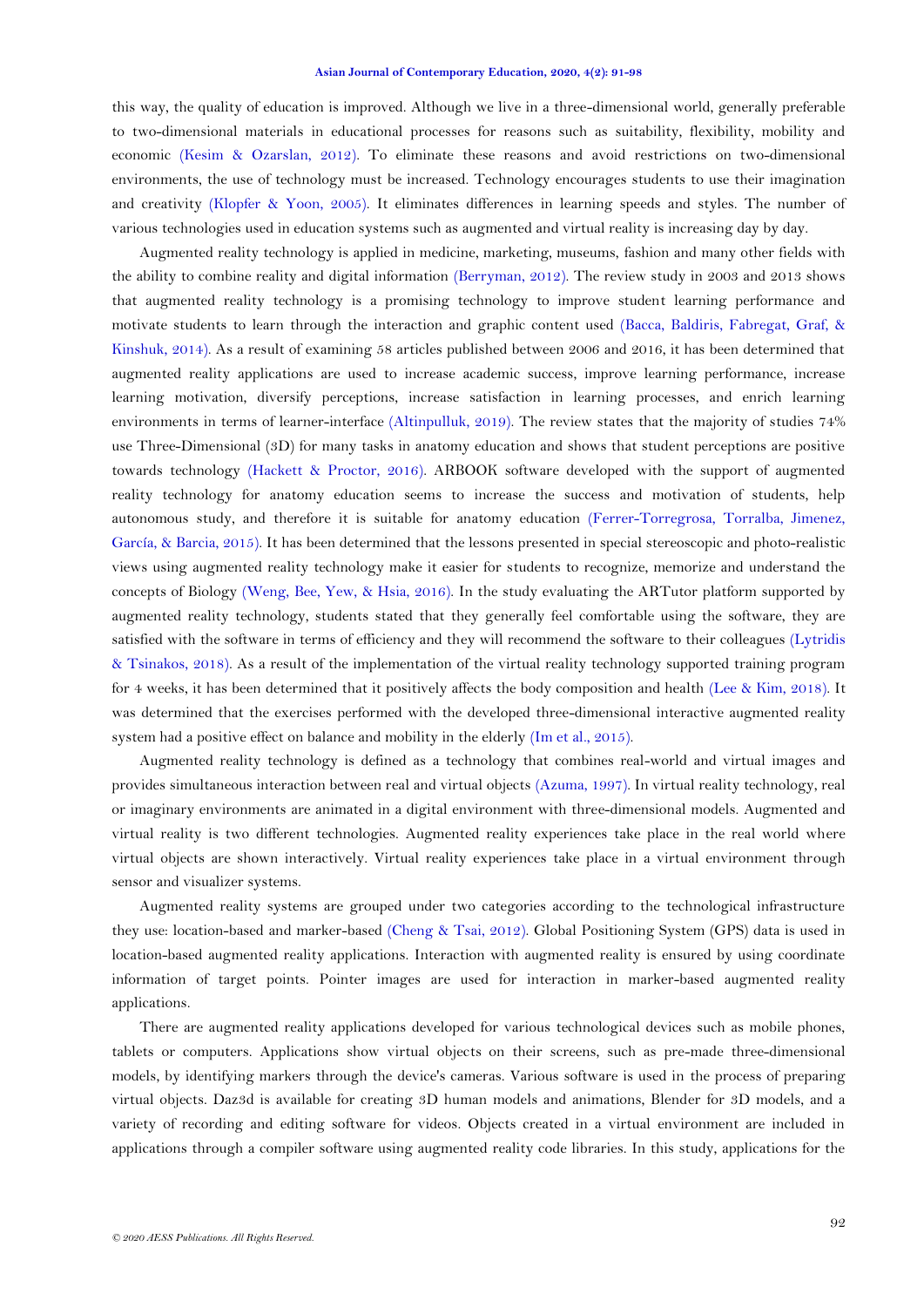use of augmented reality technology in sports sciences were examined and a sample training software was developed including the musculoskeletal system and warm-up exercises.

#### **2. METHOD**

In the process of mobile augmented reality application development, many alternative methods and software are preferred. In this research, the mobile augmented reality application development process consists of the steps of creating virtual objects, uploading marker images into the augmented reality web system then downloading the code library and finally compiling them through the application development software. Each stage of the software development process is explained in detail.

## *2.1. Mobile Augmented Reality Application Development Process*

The human model and animation used in warm-up exercises were created with Daz3d software. Daz3d is a three-dimensional human modeling software that supports Windows and MacOS operating systems. Ready-made human figures and many accessories are available for the users to edit. The created human models have joints such as shoulder, elbow, hip, and knee. Using these joints, it is possible to obtain realistic movements in a threedimensional plane. It is freeware software [\(Get Daz Studio & Hexagon, 2019\)](#page-6-9). [Figure 1](#page-2-0) shows the Daz3d software interface and the developed human model.



**Figure-1.** Daz3d software interface and human model.

<span id="page-2-0"></span>Three-dimensional images of the musculoskeletal system are created with Blender software. Blender software allows designers to create three-dimensional models. Windows, MacOS and Linux operating systems are supported. It is open-source and freeware software [\(Foundation, 2019\)](#page-6-10). [Figure 2](#page-3-0) shows the Blender software interface and an example of the developed three-dimensional musculoskeletal system.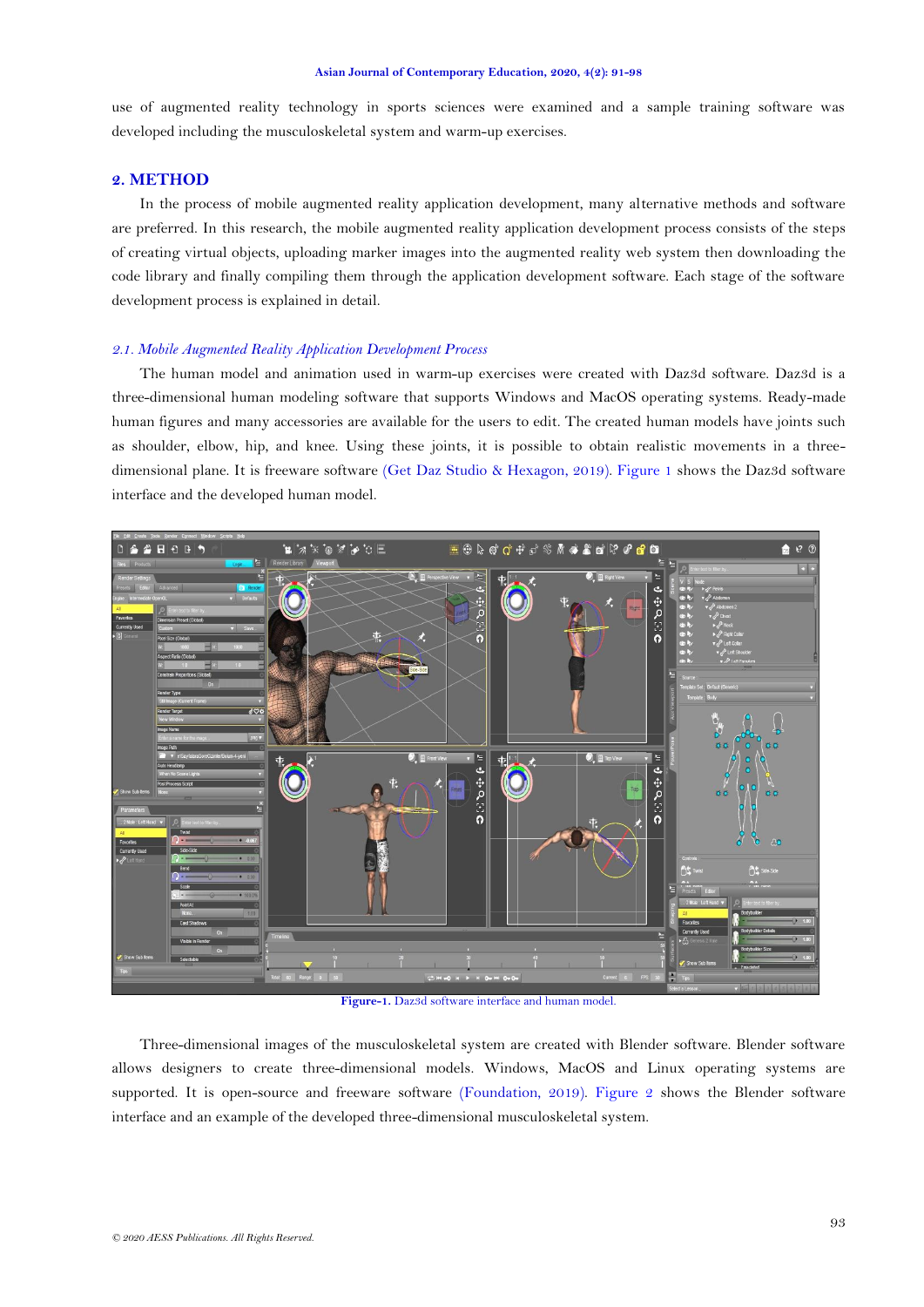

**Figure-2.** Blender software interface and three-dimensional musculoskeletal system model.

<span id="page-3-0"></span>The augmented reality application scans objects in the environment through the camera. When the application detects the pointer object, it shows the virtual content that is available in the system. Markers can be created with image and photo editing software. Designed pointers are recorded in the database of the system, which provides the augmented reality code library.

Vuforia system was used as an augmented reality code library [\(PTC, 2019\)](#page-6-5). It is possible to create a database by uploading pointers in a freeway, with restricted usage. The prepared database, code library and license key are provided for use in the application development process. [Figure 3](#page-3-1) shows a sample marker image and identification points in the system.



**Figure-3.** Sample marker image and identification points in the system.

<span id="page-3-1"></span>The augmented reality application was developed and compiled with Unity Editor. The Unity editor supports many platforms such as Windows, macOS, Linux and Android [\(Unity Technologies, 2019\)](#page-7-1). The compilation result is a mobile app file with .apk extension, developed in accordance with Android platforms. Suitable for use via Tablet or phone[. Figure 4](#page-4-0) shows the Unity software interface in which the application is developed.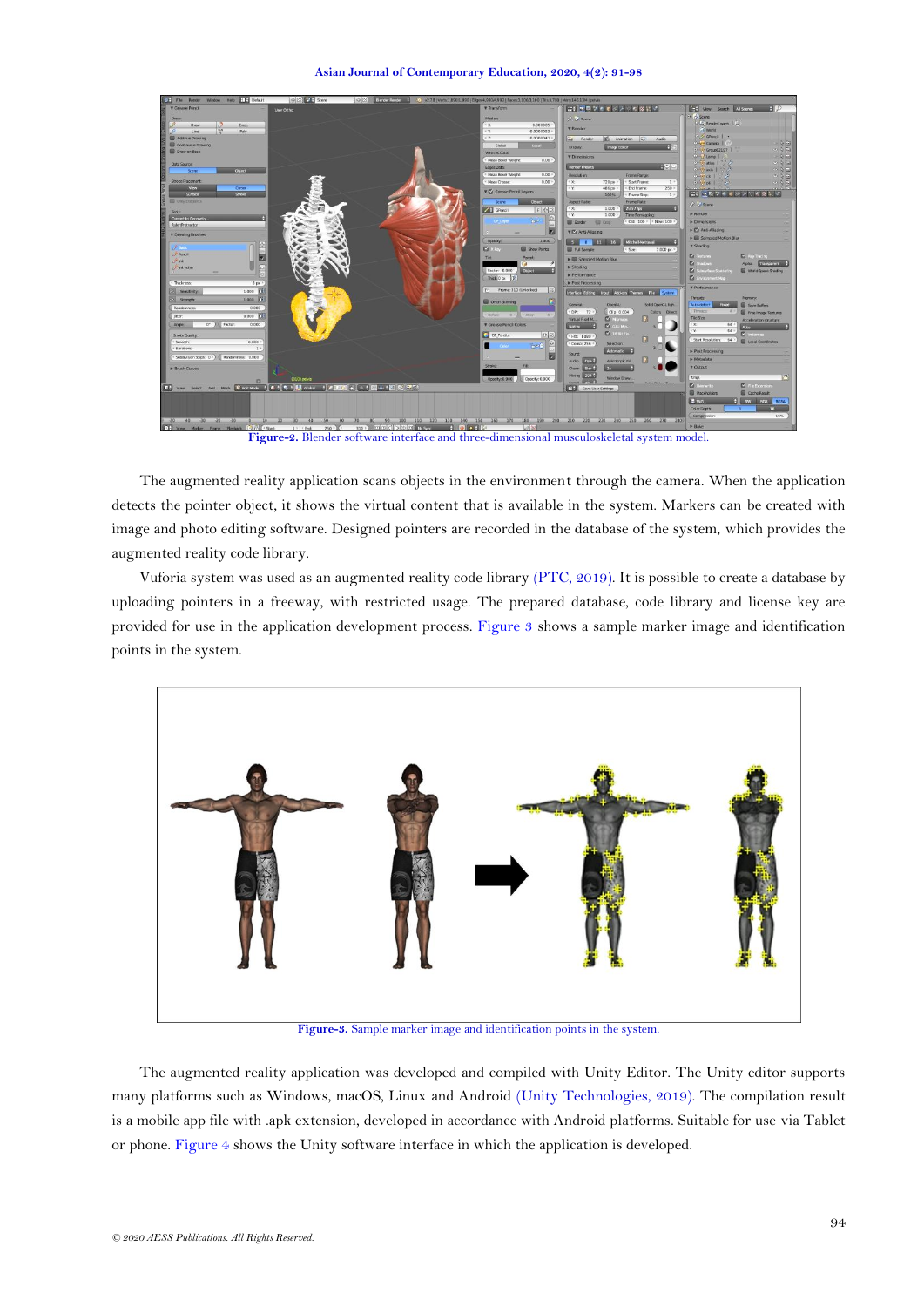| File Edit Assets GameObject Component Window Help |                       |                                           |                       |                                      |                              |                                      |                                |                                              |                                            |                                     |                                                                 |
|---------------------------------------------------|-----------------------|-------------------------------------------|-----------------------|--------------------------------------|------------------------------|--------------------------------------|--------------------------------|----------------------------------------------|--------------------------------------------|-------------------------------------|-----------------------------------------------------------------|
| $0 + S \times E$                                  | #Center Blocal        |                                           |                       |                                      |                              | $\blacktriangleright$ $\blacksquare$ |                                |                                              |                                            | C Collab -     △   Account -        | Layers . Default .                                              |
| Ill Hierarchy<br><b>M +21</b>                     | <b>Illi</b> Scene     | C Game                                    | <b>El Asset Store</b> |                                      |                              |                                      | E Lighting                     |                                              | - <sup>9</sup> Animator Physics Debug      |                                     | <b>IS</b> Occlusion<br>O Inspector                              |
| Create - CrAll                                    | Sheded                | $\sim$ 20 $\approx$ 40 $\Box$             |                       |                                      | Girmos - CrA                 |                                      | Scene                          | 日 0.<br>Global Maps Object Maps              | Hide Selected Items #                      | Reset                               | Isinmattareketi<br>Static *                                     |
| $\mathcal{C}$ Sahnel*<br>$+1$                     |                       |                                           |                       |                                      |                              |                                      |                                |                                              | <b>Hide Layers</b>                         | <b>Nathing</b>                      | Tag Untagged 1 Layer Default                                    |
| Directional Light                                 |                       |                                           |                       |                                      |                              |                                      | Environment                    |                                              | <b>Hide Static Coliders</b>                | o                                   |                                                                 |
| ARCamera                                          |                       |                                           |                       |                                      |                              |                                      |                                | Skybox Material WDefault-Skybox<br>$\circ$   | <b>Hide Triggers</b>                       |                                     | ۵٥.<br>TA Transform                                             |
| <b>WIskeletSistemi</b>                            |                       |                                           |                       |                                      |                              |                                      | Sun Source                     | None (Light)<br>$\circ$                      | <b>Hide Rigidbodies</b>                    |                                     | Position<br> Z 0<br>300<br>YO                                   |
| <b>WPehisTorso</b>                                |                       |                                           |                       |                                      |                              |                                      |                                |                                              | <b>Hide Kinematic Bodies</b>               |                                     | $\overline{z}$ <sup>0</sup><br>Rotation<br>X <sub>0</sub><br>YO |
| default<br><b>TKasSistemi</b>                     |                       |                                           |                       |                                      |                              |                                      | <b>Environment Lighting</b>    |                                              | <b>Hide Sleeping Bodies</b>                |                                     | $\times 50$<br><b>Y 50</b><br>$Z$ 50<br>Scale                   |
| <b>W.KasSistemi</b>                               |                       |                                           |                       |                                      |                              |                                      | Source                         | Skybox<br>$\rightarrow$                      | <b>T Collider Types</b>                    |                                     | <b>TAY Image Target Behaviour (</b><br>50                       |
| Group62197                                        |                       |                                           |                       |                                      |                              |                                      | Intensity Multip-              |                                              | Hide BoxColliders                          | u                                   | Script<br>KimageTargetBeha                                      |
| nmaHanek e<br>T <sub>0</sub>                      |                       |                                           |                       |                                      |                              |                                      | Ambient Mode Realtime          | -11                                          | Hide SphereColliders                       | o                                   | Predefined<br>Type                                              |
| Wilsinma                                          |                       |                                           |                       |                                      |                              |                                      | <b>Environment Reflections</b> |                                              | Hide CapsuleColliders                      | o                                   | Database.<br>SBFVeriTabani                                      |
| <b>W GenesisZMale</b>                             |                       |                                           |                       |                                      |                              |                                      | Source                         | Skybex<br>$\ddot{\phantom{1}}$               | Hide MeshColliders (convex)                | o                                   | IsinmaHareketleri<br>Image Target                               |
| 073Shorts 13148.Shape                             |                       |                                           |                       |                                      | <b>CIKIS</b>                 |                                      | <b>Resolution</b>              | 128<br>. el                                  | Hide MeshColiders (concave)                |                                     | Add Target                                                      |
| Genesis2Male.Shape                                |                       |                                           |                       |                                      |                              |                                      | Compression Auto               | $\overline{1}$                               | <b>Hide TerrainColliders</b>               | o                                   |                                                                 |
| <b>Whip</b>                                       |                       |                                           |                       |                                      |                              |                                      | <b>Intensity Multip</b>        | $-011$                                       |                                            |                                     | Advanced                                                        |
| <b>V</b> abdamen                                  |                       |                                           |                       |                                      |                              |                                      | <b>Bounces</b>                 | $-11$                                        | Hide Hone                                  | Hide All                            | <b>VO ZDefault Trackable Event H CO.</b>                        |
| le abdomen2                                       |                       |                                           |                       |                                      |                              |                                      |                                |                                              | Colors                                     |                                     | Script<br>DefaultTrackableE @                                   |
| <b>P</b> pelvis                                   |                       |                                           |                       |                                      |                              |                                      | Realtime Lighting              |                                              | <b>Static Colliders</b>                    |                                     | 50.<br><b>VO V</b> Turn Off Behaviour (Script                   |
| ValBasicH_14762.Shape                             |                       |                                           |                       |                                      |                              |                                      | <b>Mixed Lighting</b>          |                                              | Triggers                                   |                                     | TurnOffBehaviour G<br>Script                                    |
| <b>V Suratkosusu</b><br>V Video                   |                       |                                           |                       |                                      |                              |                                      | Lightmapping Settings          |                                              | Rigidbodies                                |                                     | $\square$ 0.<br>V Mesh Renderer                                 |
| <b>V Canvas</b>                                   |                       |                                           |                       |                                      |                              |                                      | Lightmapper                    | Enlighten                                    | Kinematic Bodies                           |                                     | Lighting                                                        |
| <b>F</b> Button                                   |                       |                                           |                       |                                      |                              |                                      | <b>Indirect Resolution 2</b>   | texels per unit                              | Sleeping Bodies                            |                                     | <b>Materials</b>                                                |
| Text                                              |                       |                                           |                       |                                      |                              |                                      | Lightmap Resoluti 40           | texcels per unit                             | Variation                                  | $-0.15$                             | Size                                                            |
| <b>T Button</b>                                   |                       |                                           |                       |                                      |                              |                                      | Lightmap Padding 2             | temels                                       | Rendering                                  |                                     |                                                                 |
| Text                                              |                       |                                           |                       |                                      |                              | <b>Physics Debug</b>                 | Lightmap Size 1024             | -41                                          | Transparency                               | $-0.5$                              | @IsinmaHareketler: 0<br>Element 0                               |
| <b>V</b> Canvas                                   |                       |                                           |                       |                                      |                              | collision Geometry                   |                                |                                              | Force Overdraw                             |                                     | Dynamic Occluded                                                |
| Text                                              |                       |                                           | <b>List</b>           | <b>Durator</b>                       | Mouse Select                 |                                      | Compress Lightm                |                                              | <b>View Distance</b>                       | 1000                                | $\Box$ o.<br>(Mesh Filter)<br><b>Tall</b>                       |
| <b>W</b> Button                                   |                       | <b>ARTISTATIST IN STREET WAS REPORTED</b> |                       | MANIFESTING OF RESIDENCE ISLANDS FOR | <b>ABSTRASS MIDS</b>         |                                      |                                | Auto Generate<br>Generate Lighting<br>$\sim$ | <b>Terrain Tiles Max</b>                   | 60                                  | Mesh                                                            |
| Text                                              |                       | AUGHENTED REALITY                         |                       | AUGNENTED REALITY                    |                              |                                      |                                |                                              |                                            |                                     | E 0.                                                            |
| EventSystem                                       |                       |                                           |                       |                                      | Show NavMesh                 |                                      | O Non-Directional Lightmaps    | DB <sup>1</sup>                              |                                            |                                     | IsinmaHareketlenMaterial                                        |
| LeanTouch                                         |                       |                                           |                       |                                      |                              | nis Heinfithtes)                     |                                | No Lightmaps                                 |                                            |                                     | Shader   Unlit/Texture                                          |
| Kodlar                                            |                       |                                           |                       |                                      |                              |                                      |                                |                                              |                                            |                                     |                                                                 |
| Console<br><b>ill</b> Project                     | <b>31 Audio Mixer</b> |                                           |                       | $\sqrt{a}$                           |                              |                                      | <b>Every 32 Navigation</b>     |                                              | <b>C</b> Profiler<br>Add Profiler          |                                     | Add Component                                                   |
| Create *                                          |                       | * Assets - Targets + IsinmaHareketi       |                       |                                      |                              | $-4.9.1$                             |                                | Areas Bake Object                            |                                            | * C Record Deep Profile Profile Edi |                                                                 |
| <b>Assets</b>                                     |                       |                                           |                       |                                      |                              |                                      |                                |                                              | CPU Usage                                  |                                     |                                                                 |
| T Lil Common                                      |                       |                                           |                       |                                      |                              |                                      | Agent Types                    |                                              | <b>El Rendering</b>                        |                                     |                                                                 |
| <b>Lill Editor</b>                                |                       |                                           |                       |                                      |                              |                                      | Humannid                       |                                              | <b>III Scripts</b><br><b>B</b> Physics     |                                     |                                                                 |
| <b>Prefabs</b>                                    |                       |                                           |                       |                                      |                              |                                      |                                | $+ -$                                        | <b>B GarbageCollector</b>                  |                                     |                                                                 |
| <b>SplashAbout</b>                                |                       |                                           |                       |                                      |                              |                                      |                                | $R = 0.5$                                    | <b>D</b> VSvnc                             |                                     |                                                                 |
| Sprites                                           | Isinma.ima.           | Genesis.<br>Isinma                        | Bangs                 | Clath <sub>1</sub><br>Base           | Clath <sub>2</sub><br>Cornea | Ears                                 |                                |                                              | <b>B</b> Global Illumination<br><b>BUT</b> |                                     |                                                                 |
| <b>V</b> and Editor                               |                       |                                           |                       |                                      |                              |                                      |                                |                                              | <b>Ill</b> Others                          |                                     |                                                                 |
| <b>V Lill Vuforia</b>                             |                       |                                           |                       |                                      |                              |                                      | 0.75                           | $H = 2$                                      |                                            | 0.1ms (10000FPS)                    |                                                                 |
| Till CylinderTargetTextures<br>WuforiaMars_Images |                       |                                           |                       |                                      |                              |                                      |                                |                                              | Rendering                                  |                                     |                                                                 |
| Emulator                                          |                       |                                           |                       |                                      |                              |                                      |                                |                                              | <b>Batches</b>                             |                                     |                                                                 |
| V bij ForPrint                                    | Evelasher             | EveReflet<br>Face                         | Feet                  | Fingernals<br>Forwarms               | Gums<br><b>Hands</b>         | <b>Head</b>                          |                                |                                              | <b>N</b> SetPass Calls                     |                                     |                                                                 |
| <b>W</b> CylinderTarget                           |                       |                                           |                       |                                      |                              |                                      | Name                           | Humanoid                                     | <b>B</b> Triangles<br><b>W</b> Vertices    |                                     |                                                                 |
| <b>WE</b> Emulator                                |                       |                                           |                       |                                      |                              |                                      | <b>Radius</b>                  | 0.5                                          |                                            |                                     |                                                                 |
| <b>Will ImageTargets</b>                          |                       |                                           |                       |                                      |                              |                                      | Height                         | 12                                           |                                            |                                     |                                                                 |
| <b>Will MultiTarget</b>                           |                       |                                           |                       |                                      |                              |                                      | <b>Step Height</b>             | 0.75                                         |                                            |                                     |                                                                 |
| <b>W</b> ObjectTarget                             |                       |                                           |                       |                                      |                              |                                      | Max Slope                      | $-45$                                        |                                            |                                     |                                                                 |
| <b>WI Vultark</b>                                 | <b>High</b>           | InnerMau.<br>Irises                       | Laces                 | <b>Latrimals</b><br>Legs             | <b>Heck</b><br>Lips          | Hipplex                              |                                |                                              | Hierarchy                                  | " CPUL--ms GPUL--ms Q               |                                                                 |
| V Lil ImageTargetTextures                         |                       |                                           |                       |                                      |                              |                                      |                                |                                              | No frame data available                    |                                     |                                                                 |
| <b>WE SBFVeriTabani</b>                           |                       |                                           |                       |                                      |                              |                                      |                                |                                              |                                            |                                     |                                                                 |

**Figure-4.** Unity software interface.

## <span id="page-4-0"></span>**3. RESULTS**

As a result of the study, the mobile application developed with the support of augmented reality technology contains two different sample models designed in three dimensions. The model, which is related to the musculoskeletal system, allows the examination of muscle and bone structures in 3D. The model, which is related to warm-up exercise, is designed as a 3D animation and allows movement to be examined. Students using the application will have the opportunity to analyze in more detail by enlarging both sample models. Since the designs are 3D, students will be able to examine the models from any angle they want. In the warm-up exercise model, they will be able to follow every stage of the movement.

In the developed mobile application, the focus is on application development processes and approaches. Developers and educators who are familiar with application development processes will be able to develop similar applications in line with their needs. The mobile application has been developed on the android platform and has not been installed in the store, so restricting access to the application is an important limitation. It will be beneficial for researchers to develop applications that will support mobile operating systems other than android and make them available in various application stores. Including students' views in application development processes will increase usability. It would be positive for researchers to develop similar projects with open source and in a way that everyone can contribute.

#### **4. DISCUSSION, CONCLUSION AND RECOMMENDATIONS**

It is thought that it is useful to have augmented reality applications in sports science education. An educational augmented reality application provides a detailed analysis opportunity with a three-dimensional representation of movements or objects without a time limit. Augmented reality technology attracts students interest and attention. It helps to learn by providing the appearance of objects from different angles in the three-dimensional environment of subjects that are difficult to understand [\(Hsiao & Rashvand, 2011;](#page-6-11) [Kerawalla, Luckin, Seljeflot, & Woolard, 2006\)](#page-6-12). According to the demands of education, it will be very critical for physical educators who provide online education to consider the use of technology to improve student learning in virtual environments [\(Goad, Towner, Jones, &](#page-6-13)  [Bulger, 2019\)](#page-6-13). Mobile augmented reality applications support many technological features, so they can be used in a variety of educational processes from material development to orientation activities [\(Demirer & Erba](#page-6-14)ş, 2015).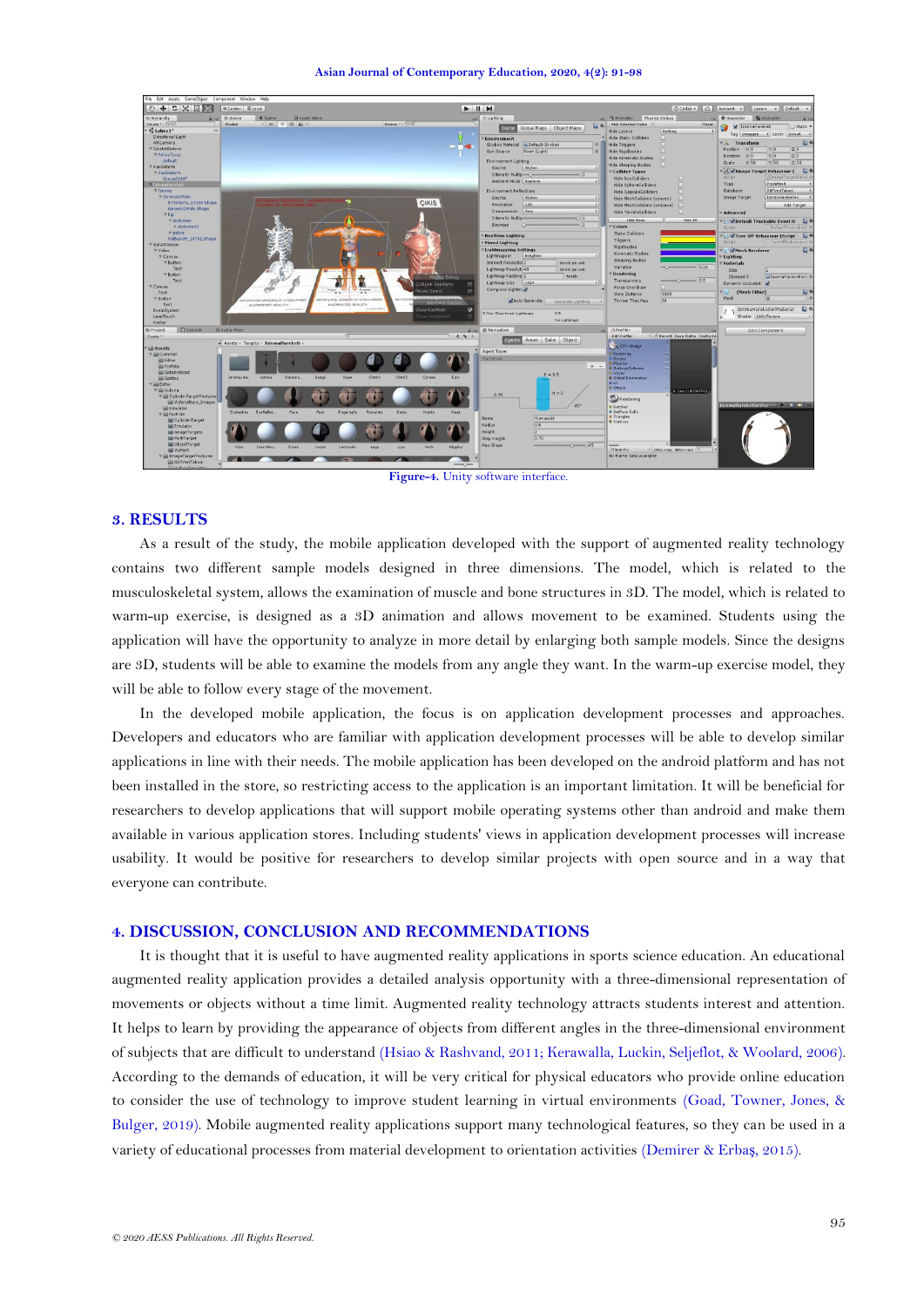<span id="page-5-0"></span>Augmented reality applications help create a three-dimensional form of objects that are difficult to achieve or inaccessible in the real world [\(Finkelstein, Perkins, Adams, Kohl, & Podolefsky, 2005;](#page-6-15) [Shelton & Hedley, 2002;](#page-6-5) [Yuen, Yaoyuneyong, & Johnson, 2011\)](#page-7-2). The use of skeletal and muscular models developed in a three-dimensional environment provides review opportunities that students cannot achieve in the real environment. Models used in anatomy education do not fully support individual learning. There are disadvantages, such as a limited number of the models and usually not accessible outside of the academic hours. Models offered with augmented reality applications eliminate these limitations. It is possible to examine the structures and working principles of muscles and bones with augmented reality applications using three-dimensional virtual models. Augmented reality applications are considered to be effective, highly interactive learning materials that contribute to the learning process, are easy to use and provide user satisfaction [\(Taskiran, 2018\)](#page-7-3).

Augmented reality applications positively affect the participation of disabled people in educational games [\(Bai,](#page-5-0)  [Blackwell, & Coulouris, 2013;](#page-5-0) [Zarzuela, Pernas, Martínez, Ortega, & Rodríguez, 2013\)](#page-7-4). Augmented reality applications for many groups of disabilities should be developed as in the case of an application where letters are defined as pointers and translated into sound by the software. In preschool education, it is seen that augmented reality practices have attracted children's interests and motivations in teaching letters, numbers and other fundamental concepts [\(Rambli, Matcha, & Sulaiman, 2013;](#page-6-5) [Tomi & Rambli, 2013;](#page-7-5) [Yilmaz, 2016\)](#page-7-6). Augmented reality applications for fundamental movement skills, which have an important place in preschool education, should be developed. Children should be ensured by examining each movement and skill in a three-dimensional environment through the application.

The concepts of recreation and tourism are defined as the whole of the activities that people have performed to find peace. Visits of museums have an important place among these activities. Historical events should be assessed according to the time they occur. In this respect, the display of period properties is important in historical examinations for education and tourism purposes. Presenting events and venues in a real atmosphere adds an objective perspective to the assessments. With augmented reality technology, it is possible to accomplish them. The use of augmented reality applications in historical and touristic places is important for the visitors to feel into the historical process and to demonstrate how historical artifacts are [\(Sertalp, 2017\)](#page-6-5). For this reason, augmented reality applications that host three-dimensional historical models for museums and educational environments should be developed and their usage should be increased.

In this study, the mobile application developed in accordance with the Android platform will be useful to be updated on all platforms. It will enable the application to be publicly available for download from the application stores and various media. It is necessary to increase the number of warm-up exercises and models belonging to the musculoskeletal system in the application. The development of similar applications with virtual reality technology should be encouraged.

The number of academic publications including the development processes of three-dimensional educational content should be increased. Courses that will improve technical knowledge and hardware for content development and use must be organized. Augmented reality training should be given in undergraduate and graduate programs. It is thought that using virtual objects during the competition or training will be beneficial. There are many different implementation areas where virtual objects can be used. It should be ensured that the use of technologies such as virtual offside line representation in football should be expanded. Depending on the type of exercise in training augmented reality applications should be designed and used to show which muscles are working instantaneously. This study will contribute to augmented reality studies in sport sciences education and other areas.

**Competing Interests:** The author declares that there are no conflicts of interests regarding the publication of this paper.

**Funding:** This study received no specific financial support.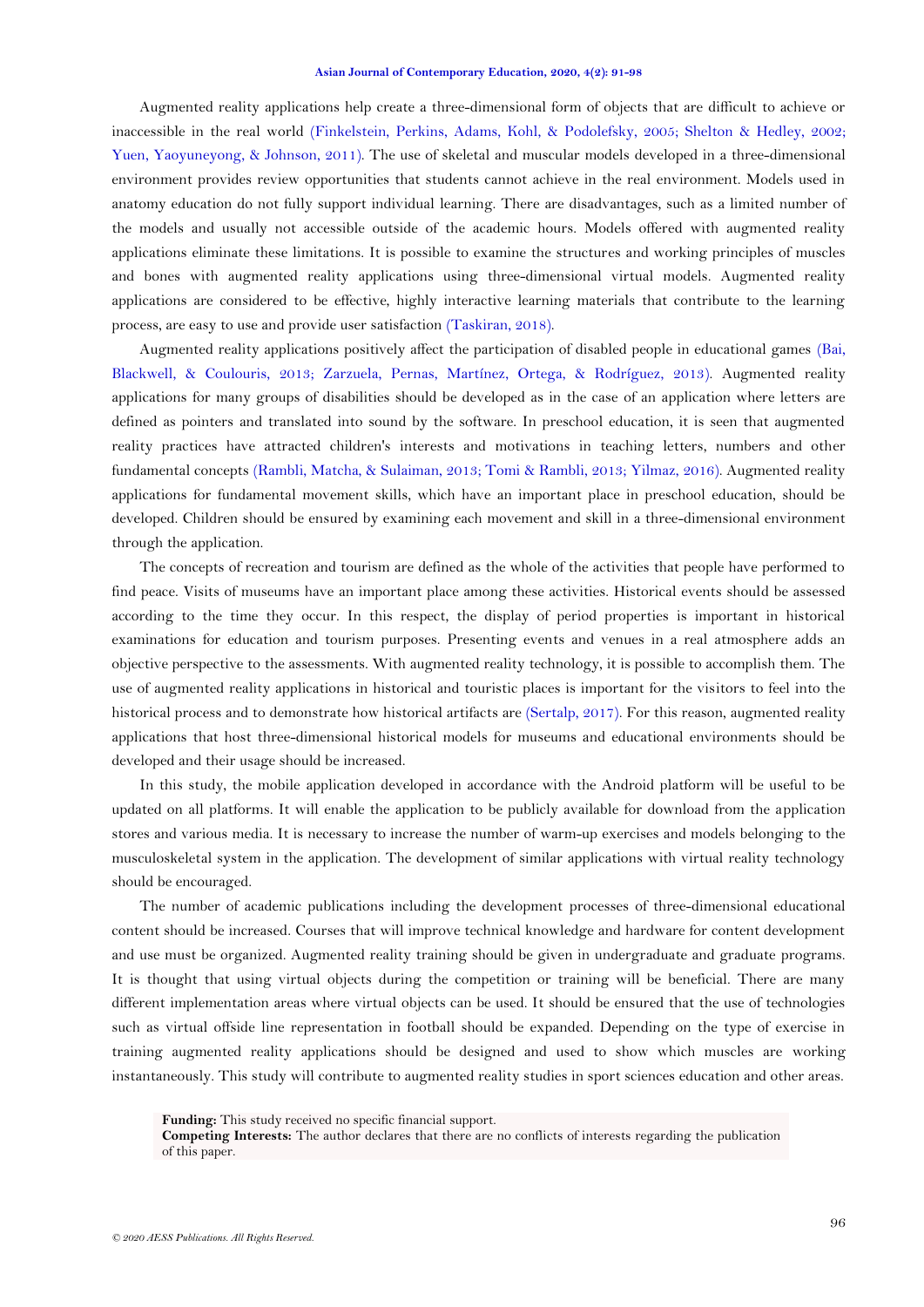#### <span id="page-6-5"></span>**REFERENCES**

- Altinpulluk, H. (2019). Determining the trends of using augmented reality in education between 2006-2016. *Education and Information Technologies, 24*, 1089–1114.Available at: https://doi.org/10.1007/s10639-018-9806-3.
- Azuma, R. T. (1997). A Survey of augmented reality. *Presence: Teleoperators and Virtual Environments*(4), 355–385.
- Bacca, J., Baldiris, S., Fabregat, R., Graf, S., & Kinshuk. (2014). Augmented reality trends in education: A systematic review of research and applications. *Educational Technology & Society, 17*(4), 133–149.Available at: [http://www.jstor.org/stable/jeductechsoci.17.4.133.](http://www.jstor.org/stable/jeductechsoci.17.4.133)
- Bai, Z., Blackwell, A. F., & Coulouris, G. (2013). *Through the looking glass: pretend play for children with autism*. Paper presented at the 2013 IEEE International Symposium on Mixed and Augmented Reality (ISMAR), Institute of Electrical and Electronics Engineers (IEEE), Adelaide, SA, Australia.
- <span id="page-6-2"></span>Berryman, D. R. (2012). Augmented reality: A review. *Medical Reference Services Quarterly, 31*(2), 212–218.Available at: https://doi.org/10.1080/02763869.2012.670604.
- <span id="page-6-8"></span>Cheng, K.-H., & Tsai, C.-C. (2012). Affordances of augmented reality in science learning: Suggestions for future research. *Journal of Science Education and Technology, 22*(4), 449–462.Available at: https://doi.org/10.1007/s10956-012-9405-9.
- <span id="page-6-14"></span>Demirer, V., & Erbaş, Ç. (2015). Investigation of mobile augmented reality applications and evaluation of educational perspective. *Mersin University Journal of the Faculty of Education, 11*(3), 802-813.
- <span id="page-6-4"></span>Ferrer-Torregrosa, J., Torralba, J., Jimenez, M. A., García, S., & Barcia, J. M. (2015). ARBOOK: Development and assessment of a tool based on augmented reality for anatomy. *Journal of Science Education and Technology, 24*(1), 119–124.Available at: https://doi.org/10.1007/s10956-014-9526-4.
- <span id="page-6-15"></span>Finkelstein, N. D., Perkins, K. K., Adams, W. H., Kohl, P., & Podolefsky, N. (2005). Can computer simulations replace real equipment in undergraduate laboratories? *AIP Conference Proceedings, AIP Publishing, Sacramento, California, USA, 790*(1), 101-104.Available at: https://doi.org/10.1063/1.2084711.
- <span id="page-6-10"></span>Foundation, B. (2019). Home of the blender project - free and open 3d creation software. Retrieved from: https:/[/www.blender.org/.](http://www.blender.org/)
- <span id="page-6-9"></span>Get Daz Studio, & Hexagon. (2019). Retrieved from: https:/[/www.daz3d.com/home.](http://www.daz3d.com/home)
- <span id="page-6-13"></span>Goad, T., Towner, B., Jones, E., & Bulger, S. (2019). Instructional tools for online physical education: Using mobile technologies to enhance learning. *Journal of Physical Education, Recreation & Dance, 90*(6), 40–47.Available at: https://doi.org/10.1080/07303084.2019.1614118.
- <span id="page-6-3"></span>Hackett, M., & Proctor, M. (2016). Three-dimensional display technologies for anatomical education: A literature review. *Journal of Science Education and Technology, 25*(4), 641–654.Available at: https://doi.org/10.1007/s10956-016-9619-3.
- <span id="page-6-11"></span>Hsiao, K.-F., & Rashvand, H. F. (2011). Body language and augmented reality learning environment. 2011 Fifth FTRA International Conference on multimedia and ubiquitous engineering (pp. 246-250). Greece: Institute of Electrical and Electronics Engineers (IEEE) Loutraki.
- <span id="page-6-7"></span>Im, D. J., Ku, J., Kim, Y. J., Cho, S., Cho, Y. K., Lim, T., & Kang, Y. J. (2015). Utility of a three-dimensional interactive augmented reality program for balance and mobility rehabilitation in the elderly: A feasibility study. *Annals of Rehabilitation Medicine, 39*(3), 462–472.Available at: https://doi.org/10.5535/arm.2015.39.3.462.
- <span id="page-6-12"></span>Kerawalla, L., Luckin, R., Seljeflot, S., & Woolard, A. (2006). Making it real: Exploring the potential of augmented reality for teaching primary school science. *Virtual Reality, 10*(3-4), 163–174.Available at: https://doi.org/10.1007/s10055-006- 0036-4.
- <span id="page-6-0"></span>Kesim, M., & Ozarslan, Y. (2012). Augmented reality in education: Current technologies and the potential for education. *Procedia - Social and Behavioral Sciences, 47*, 297–302.Available at: https://doi.org/10.1016/j.sbspro.2012.06.654.
- <span id="page-6-1"></span>Klopfer, E., & Yoon, S. (2005). Developing games and simulations for today and tomorrow's tech savvy youth. *TechTrends, 49*(3), 33–41.Available at: https://doi.org/10.1007/bf02763645.
- <span id="page-6-6"></span>Lee, H. T., & Kim, Y. S. (2018). The effect of sports VR training for improving human body composition. *EURASIP Journal on Image and Video Processing, 2018*(1), 1-5.Available at: https://doi.org/10.1186/s13640-018-0387-2.